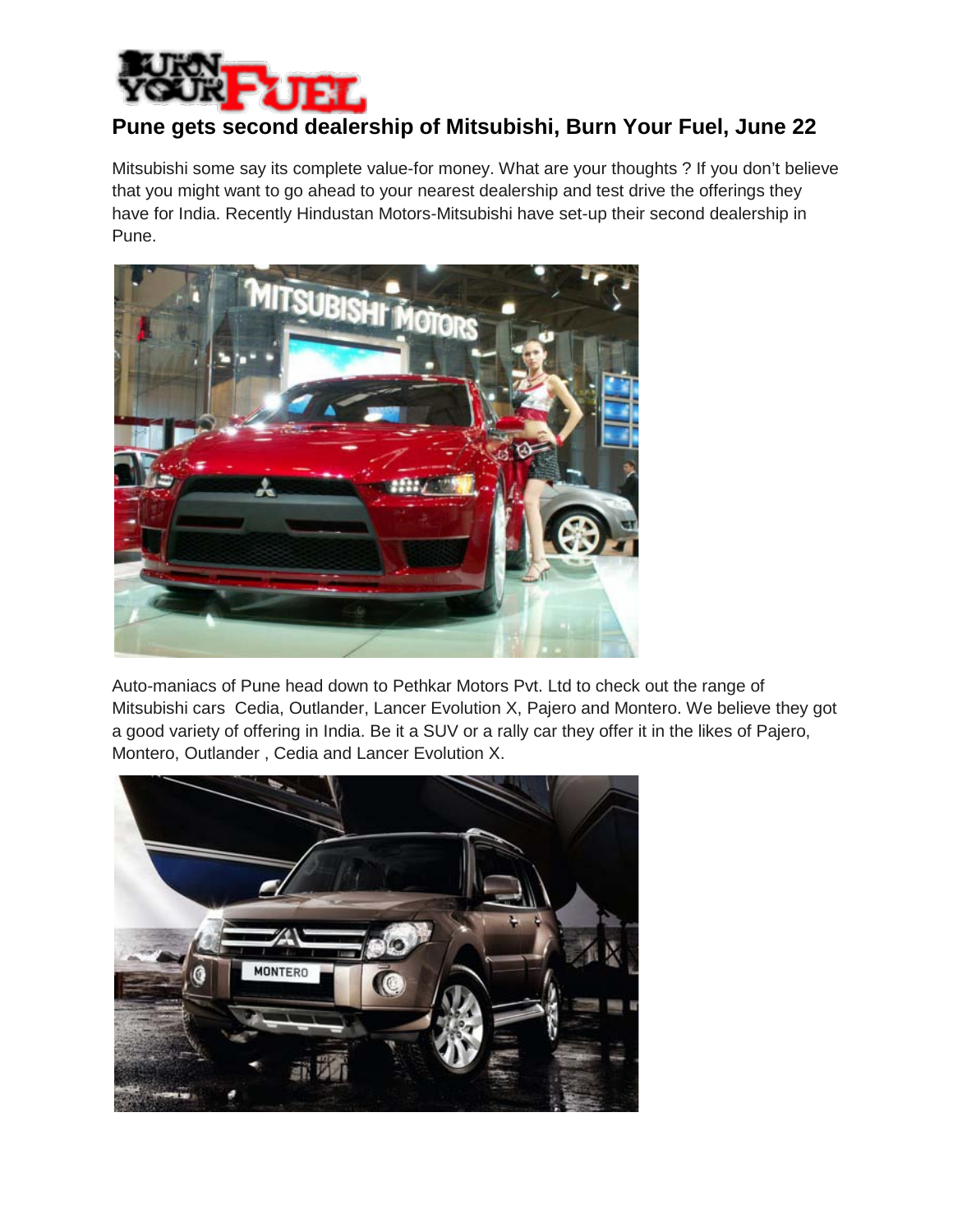Press Release :

Hindustan Motors-Mitsubishi launched its second dealership in Pune, taking its total dealership count to 44. The facility, under the auspices of Pethkar Motors Pvt. Ltd., was inaugurated by Mr. Yoshiaki Wada, Head – Marketing and Channel Development, HM-Mitsubishi Motors.

The company's Head of Sales and Channel Expansion, Mr. Ashish Kaul, and other dignitaries graced the occasion.

The dealership will have two state-of-the-art outlets in prime locations – a 3 S (sales, service and spares) facility at Tathawade and a show window at the ICC Tower at Senapati Bapat Road. The showrooms, together, will showcase the entire range of Mitsubishi cars viz. Cedia, Outlander, Lancer Evolution X, Pajero and Montero.

![](_page_1_Picture_4.jpeg)

Speaking at the inauguration, Mr. Wada said, "Pune is an important market for HM-Mitsubishi as we continue to expand our footprint across the country. With the variety in our product portfolio ranging from premium SUVs like Pajero, Montero and Outlander to legendary rally cars like Cedia and Lancer Evolution X, we are confident that we will be able to provide our customers complete value-for-money experience with world-class products and top-notch service."

Mr. Sachin Pethkar, Managing Director of Pethkar Motors Pvt. Ltd., said, "We are honoured to be a part of the HM-Mitsubishi dealer network. Armed with highly experienced and trained technical team, prompt and efficient on-site break down service and sufficient stock of genuine spares and quality accessories, we can confidently say that our facilities will offer the highest service standards in Pune. We will shortly be installing advanced technologies like crash repair system."